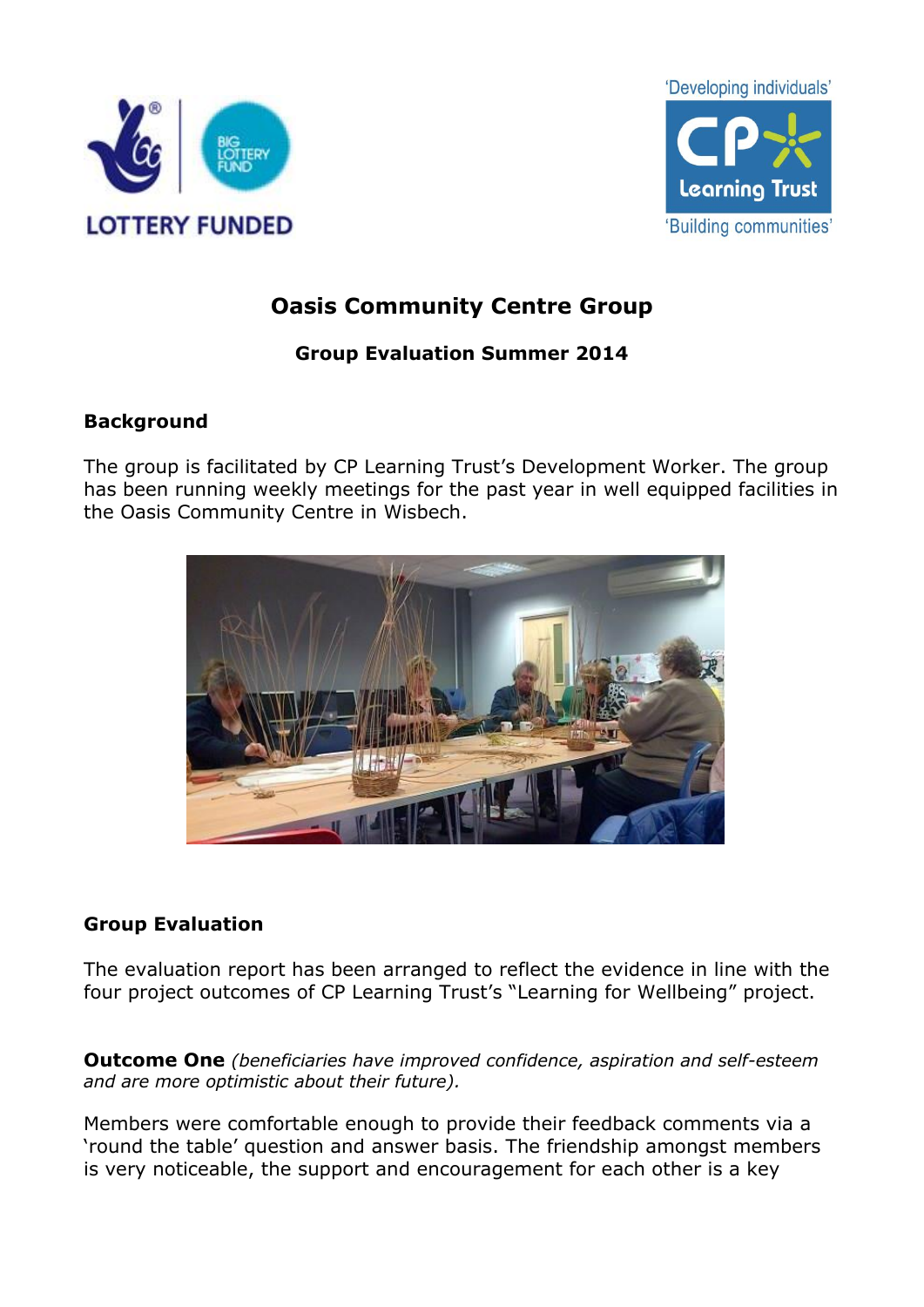feature of this close knit group. Although numbers attending have been as high as 10, especially in the early days, the group has settled down with a regular compliment of 6 to 8. This number was suggested as a preferred size by those present as it is ideal for effective interaction in a share and learn environment.

**Outcome Two** *(beneficiaries have a greater sense of belonging, are treated fairly and with respect and more support for those where they live).*

Meetings generally last for two and half hours which is then followed by lunch at the Ferry Project. The lunch aspect has been recently introduced by group members themselves and is an illustration of how the group has developed a closeness out of the respect and sense of belonging that they have for one another.

**Outcome Three** *(beneficiaries have increased basic and life skills and more informed regarding opportunities available to them, socially and economically).*

They highlighted the equal importance to share personal problems as it is to share skills. Individual knowledge and experience especially relating to medical and family issues are easily shared and discussed amongst the group. As a group they take levels of responsibility and loyalty to one another very seriously, very often providing support outside the meeting occasion.

The group have undertaken learn and share craft skills in; candle making, decoupage, watercolour, china painting, crochet, 3D card making.

The group, together with the Oasis Centre, have negotiated with the County Council Public Health Department to fund the cost of the room and thereby the group for a further 12 months after the completion of the Learning for Wellbeing project.

**Outcome Four** *(beneficiary volunteers are positively engaged in the community, there are more active citizens and an overall improved sense of community).*

An additional interview with the Oasis Centre manager provided an insight into how the group is integrating itself within the community.

The Learning for Wellbeing group is just one of the many groups operating within the centre. Active groups include MS suffers, Over 55s, Rainbow Savers together with the Learning for Wellbeing craft group. These groups often act as feeders for the numerous ongoing training workshops which are run in the centre thereby enhancing the learning occasion.

Although it happens naturally Oasis staff actively encourage interaction between groups. Members easily turn themselves into vocal advocates carrying the news of achievement, building trust and support for members to try new opportunities. It is apparent that peer support works and a ripple effect is having real benefit for the local community.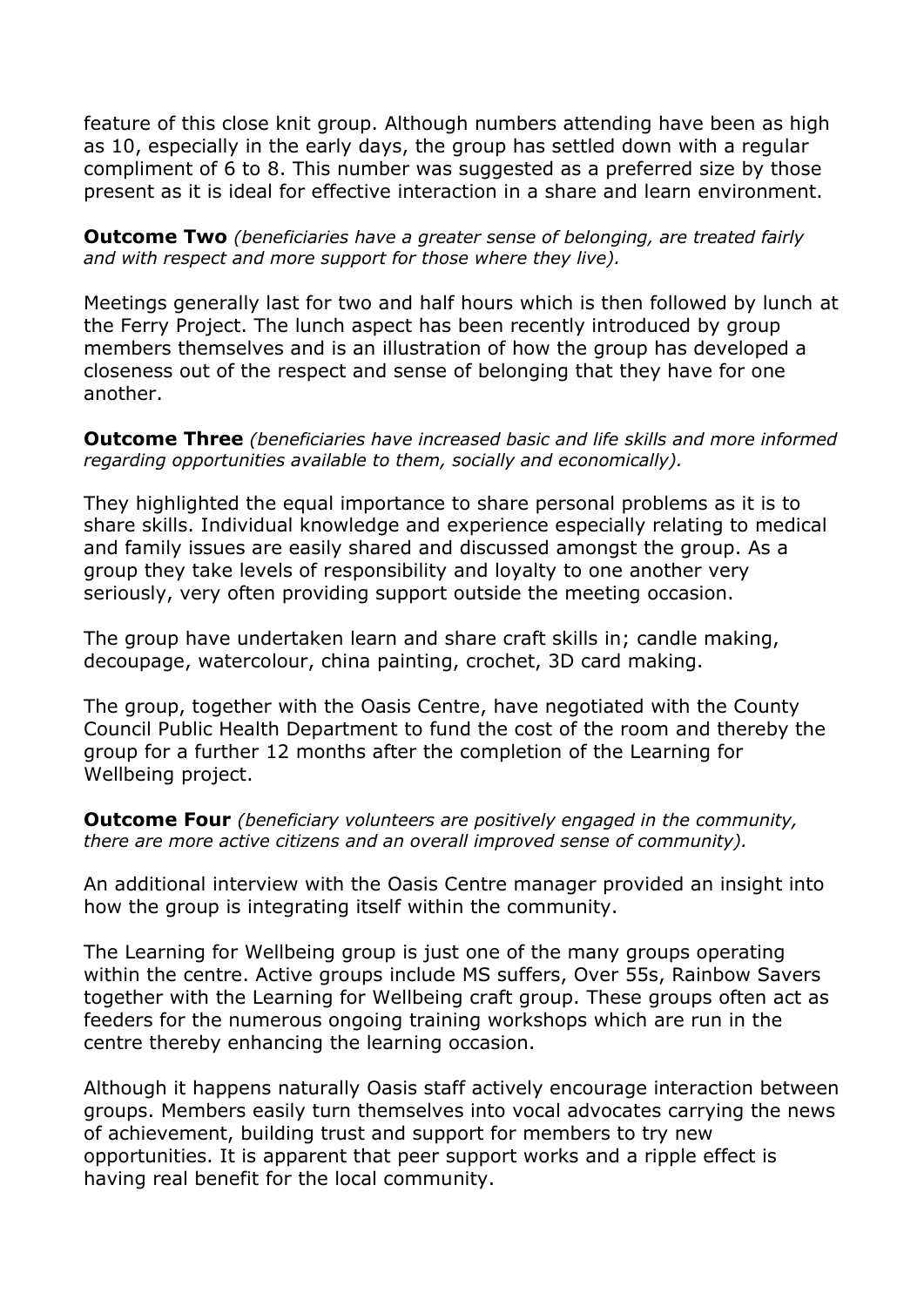#### **Individual comments**

**Ginette** is a regular user of the Oasis centre and also attends the over 55s group meetings. Encouraged by centre staff to try the Learning for Wellbeing group she has found the companionship both rewarding and stimulating.

She looks forward to the meetings especially now that they have been extended to include lunch. As with her fellow members she suffers with severe aches and pains but finds the activity of learning and making things is a real boost to her mental and physical wellbeing.

**Karen** has both mental health and a degenerative spine disorder and joined the group to help take her mind off of the pain and to meet people. Having moved into the area she was restricted to the confines of her house. Since joining she has made friends who she communicates with all through the week and her new found levels of confidence and self-esteem have helped her to expand her learning horizons.

She is currently enrolled at the Oasis Centre to study a Sage accounting course.

**Sandra** suffers from MS and as with others she was referred to the group by Oasis staff. In her previous job as a hairdresser Sandra was comfortable when meeting and interacting with people but her illness prevented her from pursuing her career and she became depressed and nervous of mixing with people. By joining the group it has enabled her to gradually forget her worries and learn new craft skills without any pressure and at a pace which she finds comfortable.

Her time in the group has helped her to build her confidence and for the short time whilst she is at the meeting she is able to forget her worries. She readily confirms that this type of learning environment (craft) is ideal for keeping her mind and hands active and it never fails to improve her mood.

**Carol** suffers from depression and admits to being reliant on a great amount of medication. A friend introduced her to the group and although she was reluctant to leave the familiar and safe confines of her house she has not looked back since joining. She finds the atmosphere to be friendly and not competitive and taking part in the learn and share activities has opened her eyes to numerous exiting new things.

She has impressed her family with her painting attempts and is surprised how attending the group has given her confidence to express her right to voice her values and opinions.